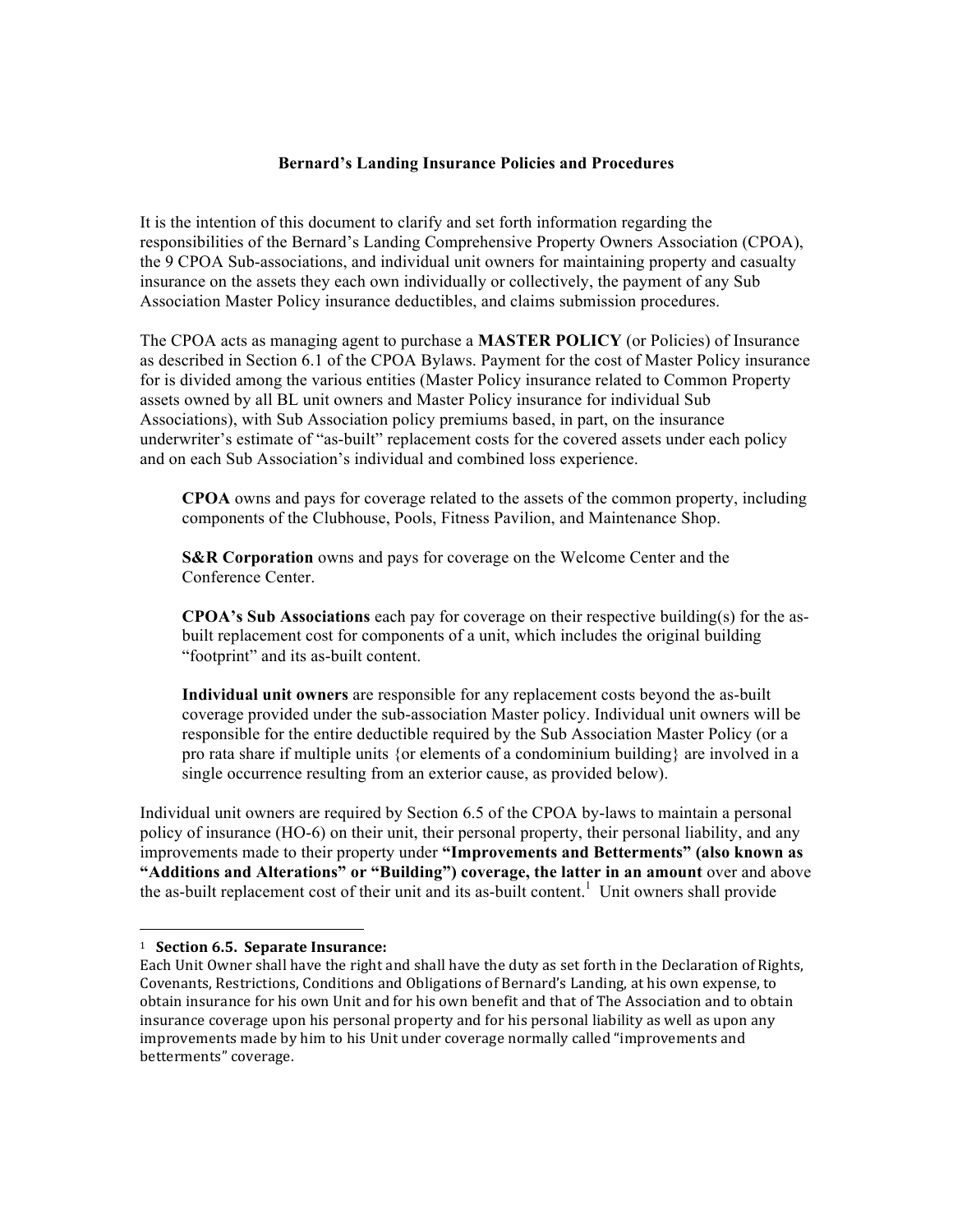HO-6 policy coverage information annually to CPOA upon request. In Virginia, supplemental coverage for all individual units in a condominium association is generally provided through HO-6 insurance policy coverage. In addition, unit owners are strongly encouraged to include an additional \$10,000 of improvements and betterments coverage in order to recover their deductible liability under the Master Policy (less any HO-6 deductible amount). Unit owners are urged to obtain express written agreement from their HO-6 insurance carrier that this amount of the coverage is applicable to the Sub Association Master Policy deductible. Unit owners are required to submit all Master Policy deductible claims to their HO-6 insurance provider or pay all costs of Sub Association Master Policy deductibles for which they are responsible out of pocket.

It is also strongly suggested, but not mandatory, that unit owners obtain "**Loss Assessments" coverage** (and consider other supplemental coverages**)** as part of their HO-6 policy. When this coverage is in place, the HO-6 provider will reimburse the unit owner for any general loss assessment (less any HO-6 deductible amount) that is levied against all unit owners by CPOA or a Sub Association for a Master Policy loss.

It is also highly recommended that owners (especially ground floor owners in condominium buildings) obtain added or supplemental sewage backup coverage as part of their HO-6 policy. This is not normally included and you must request it from your insurance provider.

#### **Who Pays What?**

### **Occurrences "inside the paint" (Condominium Building)**

Examples: All building damages originating inside the walls or above the floors of a unit, including but not limited to leaks or other conditions originating from water heaters, HVAC, plumbing fixtures, or appliances and damage from fire, smoke or other damage cause originating inside the unit

Primary: Sub Association Master Policy (restores to as built)

Secondary: Responsible unit owner HO-6 pays to restore unit's Improvements and **Betterments** Responsible Unit owner's HO-6 pays Sub Association Master Policy deductible Responsible Unit owner pays HO-6 deductible (unless reimbursed by their Sub Association)

Deductible: Unit owner(s) pays all deductibles, may be reimbursed per above

# **Occurrences "between paint and outside air"** and from External Forces **(Condominium Building)**

Examples: Including but not limited to water/sewer lines inside wall malfunction, wind/water/ lightning and other acts of God, damage from wildlife, private automobiles, etc.

Primary: Sub-association Master Policy (restores to as built)

Secondary: Unit owner HO-6 pays to restore unit's Improvements and Betterments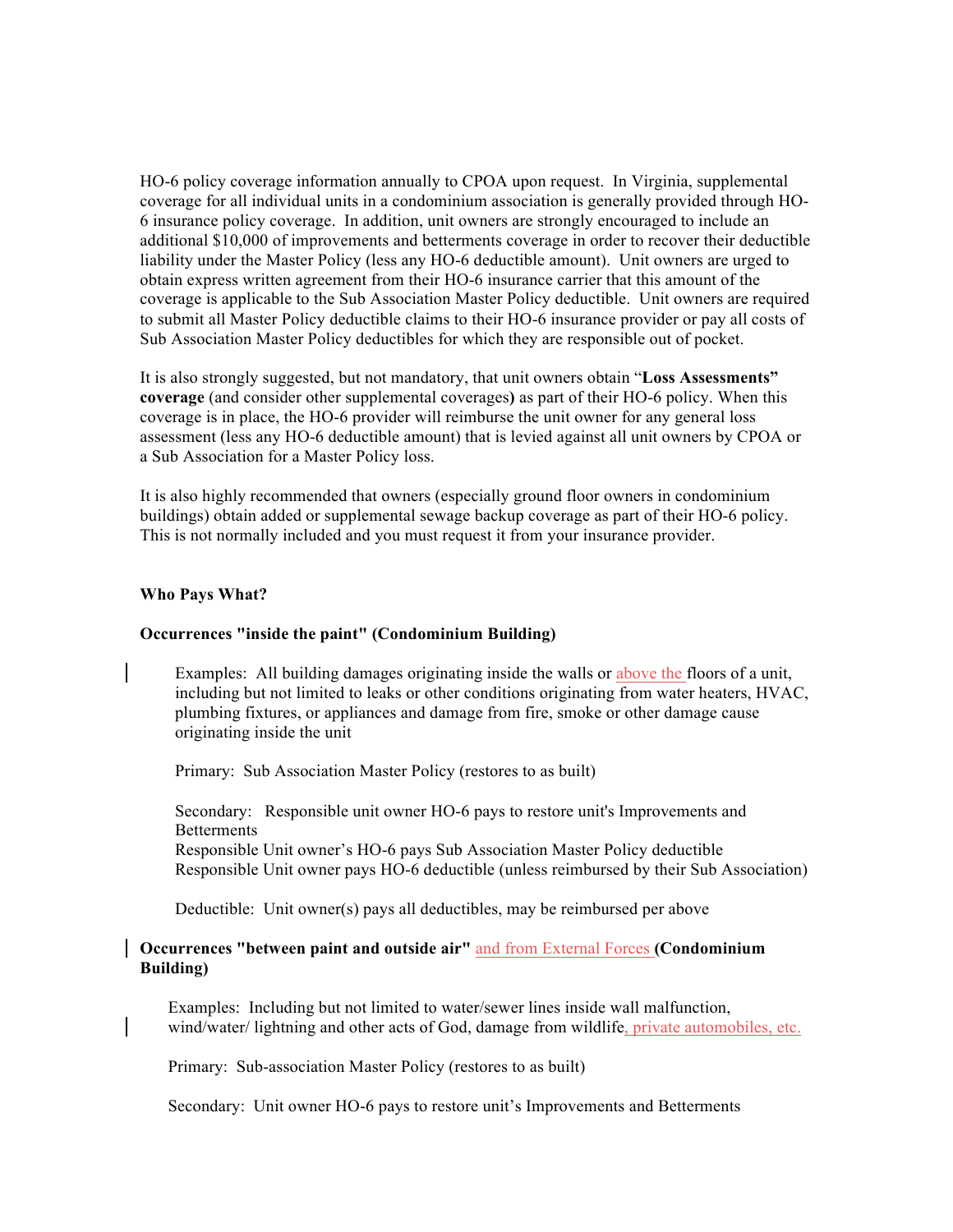Deductible: Unit owner(s) and Sub-Association pay Master Policy deductible in accordance with the pro rata share of the total cost to repair the damage to each such unit, common element, or limited common element (possible third party liability or Loss Assessment)

## **All Occurrences Originating in a Townhouse or Patio Home Unit** or from External Forces **(Non-condominium Building)**

Examples: See all examples above

Primary: Sub-association Master Policy (restores to as built)

 Secondary: Unit owner HO-6 pays to restore unit's Improvements and Betterments. Responsible Unit owner's HO-6 pays Sub Association Master Policy deductible. Responsible Unit owner pays HO-6 deductible (unless reimbursed by their Sub Association).

Deductible: Unit owner(s) pays all Master Policy deductibles

#### **Occurrences "originating in other units"**

Examples: Including but not limited to: water leaks, renovation, remodeling, fire originating in a unit (not caused by an external force)

Primary: Sub-association Master Policy (restores to as built)

Secondary: Originating unit owner HO-6 pays to restore own unit's Improvements and Betterments, personal property damage, and loss of use and any other damages to other units, common elements, or limited common elements if determined to be negligent by claims adjuster or the covered loss originated in their unit

Other unit owner HO-6 pays to restore own unit's Improvements and Betterments, personal property damage, and loss of use unless originating unit is determined by claims adjuster to be negligent

Deductible: Unit in which damage originated is responsible for deductible.

#### **Occurrences "damage** caused by **CPOA common property"**

Examples: Including but not limited to: Exterior water/sewer malfunctions intruding on building, tree roots on common property cause foundation damage to a Sub Association building or unit, etc.

Primary: CPOA Master Policy (restores to as-built)

Secondary: Unit owner HO-6 pays to restore unit's Improvements and Betterments

Deductible: CPOA (for CPOA responsibilities)